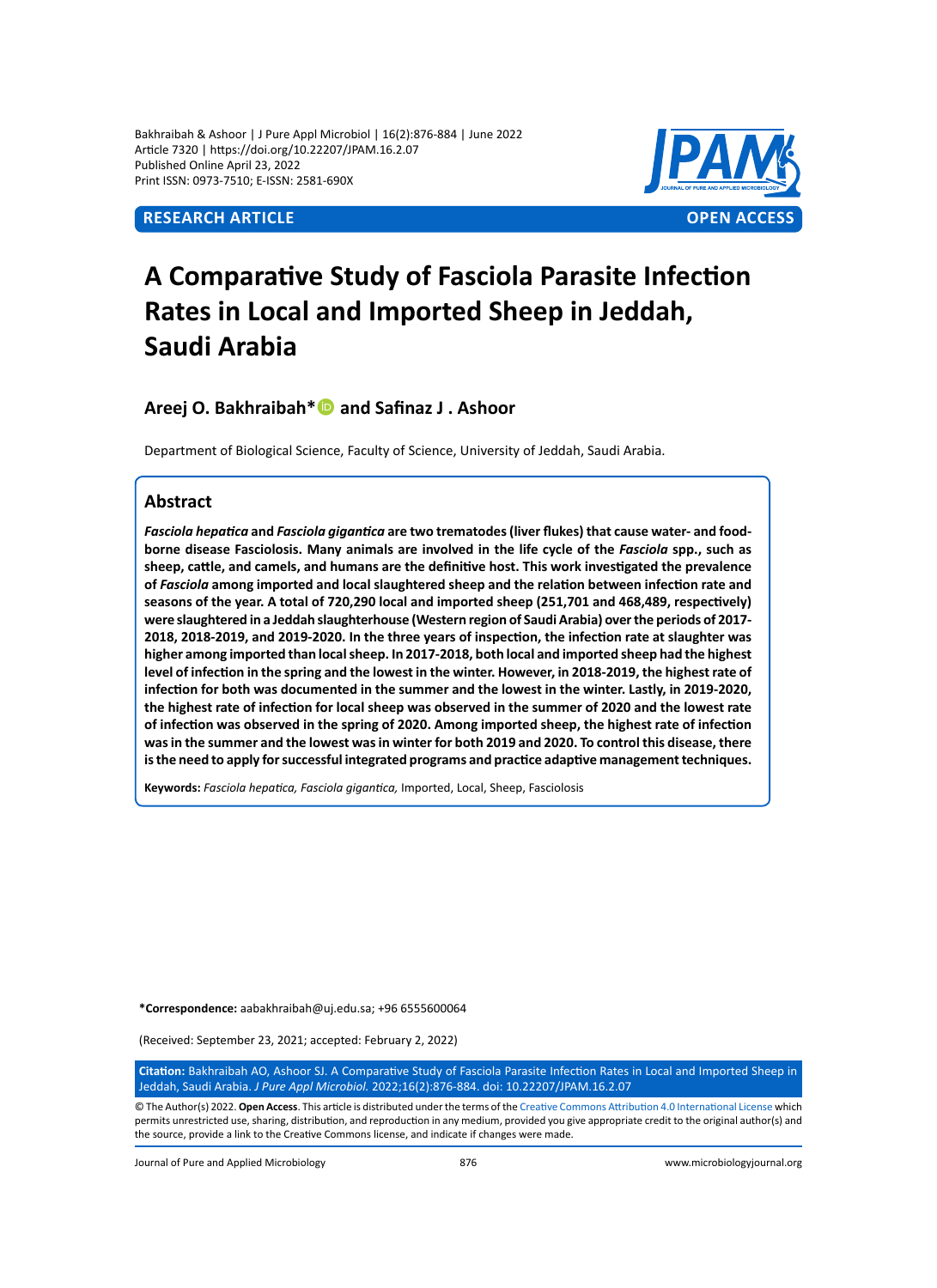#### **INTRODUCTION**

Parasitic infections are considered serious health issues and are prevalent throughout most developing countries.<sup>1</sup> Annual losses due to infection by the trematodes *Fasciola hepatica* and *Fasciola gigantica* (liver flukes) in farm animals are estimated to US\$3 billion or more.<sup>2</sup> Economically, more than one factor contributes to the losses, including medication costs, meat condemnation, lower wool quality, lower milk production, and more.3 Liver flukes are considered one of the most common ruminant parasites worldwide, and they are spread throughout many regions.<sup>4</sup> *Fasciola hepatica* and *F. gigantica* are the etiological agents for the zoonotic disease fascioliasis.<sup>5</sup> This disease is widespread among farm animals favoring sheep and cattle as hosts and humans can be indirectly infected as well. $6$ 

Saudi Arabia attracts thousands of foreign workers annually from all over the globe, including the countries of India, Pakistan, Indonesia, Egypt, Sri Lanka, and the Philippines. Intestinal parasites are endemic in those countries; however, all workers are medically examined in their countries as well as after their arrival in Saudi Arabia. Still, studies have revealed that intestinal parasites and protozoa among those populations prevail. $<sup>7</sup>$ </sup> Further, studies and literature regarding fasciolosis are still scarce.

*Fasciola hepatica* is widely distributed but it is particularly abundant in temperate regions and cool high-altitude areas in the tropics and subtropics, while *F. gigantica* is found mostly in the tropical zones. The geographical distribution of *F. gigantica* and *F. hepatica* is dependent on the existence of snails in the environment because snails play a major role as intermediate hosts for the parasitic species.<sup>6</sup> A previous survey revealed that 700 million domestic animals around the world were infected with liver flukes.<sup>8</sup>

The route of infection is oral, which suggests that the infection is transferred from animals to human. In fact, cattle, sheep, and goats can harbor the infection after ingestion of the metacercarial cysts from soil or drinking water. Afterwards, the cysts travel through the intestinal wall and hepatic tissues until they reach the bile duct.9 Fascioliasis is characterized by chronic, subacute, or acute inflammation of the infected liver and the bile ducts. As sequela of improper

liver functions and liver cirrhosis, submandibular edema appears, followed by anemia leading to general intoxication and mortality in severe prolonged cases.<sup>10</sup> Published study shows a current incidence of about 17 million human cases of fascioliasis, with about 91 million being at risk of infection. $11$  The Middle East, Asia, many parts of the United States, South Africa, and parts of Europe are considered geographic areas of concerns for the spread of Fasciola species.12-13

Metacercariae are the infective stage of Fasciola species, and humans can harbor the infection through eating contaminated watercress or drinking contaminated water.<sup>14</sup> In general, both *F. gigantica* and *F. hepatica* have an identical life cycle,<sup>15</sup> which depends upon two separate hosts. The first is an intermediate host, and the second is the final host. The final host can be any of several herbivorous mammals in addition to humans. Members of the Lymnaeidae family (commonly known as pond snails) are the corresponding intermediate hosts for *Fasciola* species.<sup>16</sup> Human fascioliasis has been recorded in many countries, with Bolivia, Peru, Cuba, China, Spain, the Nile Delta in Egypt, and central areas of Vietnam and Northern Iran being considered as endemic regions.<sup>17</sup> Bovine fascioliasis is the focal source of human fascioliasis. The closer the source of fresh water is, the more the spread of fascioliasis. According to this theory, the Middle East and North Africa regions, particularly Egypt, Ethiopia, Iran, Iraq, and Syria, are hyperendemic areas for human fascioliasis.<sup>16</sup>

The prevalence of fascioliasis does not differ by the sex of the infected host, regardless of the rate of infection in the area. However, some studies have observed a slight increase in male hosts compared to the female, $18$  which could be due to girls and women spending less time with livestock, particularly during pregnancy and lactation periods.

Molecular biology techniques have become widely used in identifying microorganisms.<sup>3</sup> Regardless of the advances in modern techniques, persistent challenges include identifying reinfection after treatment and differentiating between acute and chronic stages in the detection of resistant strains.<sup>19</sup> Furthermore, vaccination against fascioliasis is not available, and anthelminthic drugs are the only treatment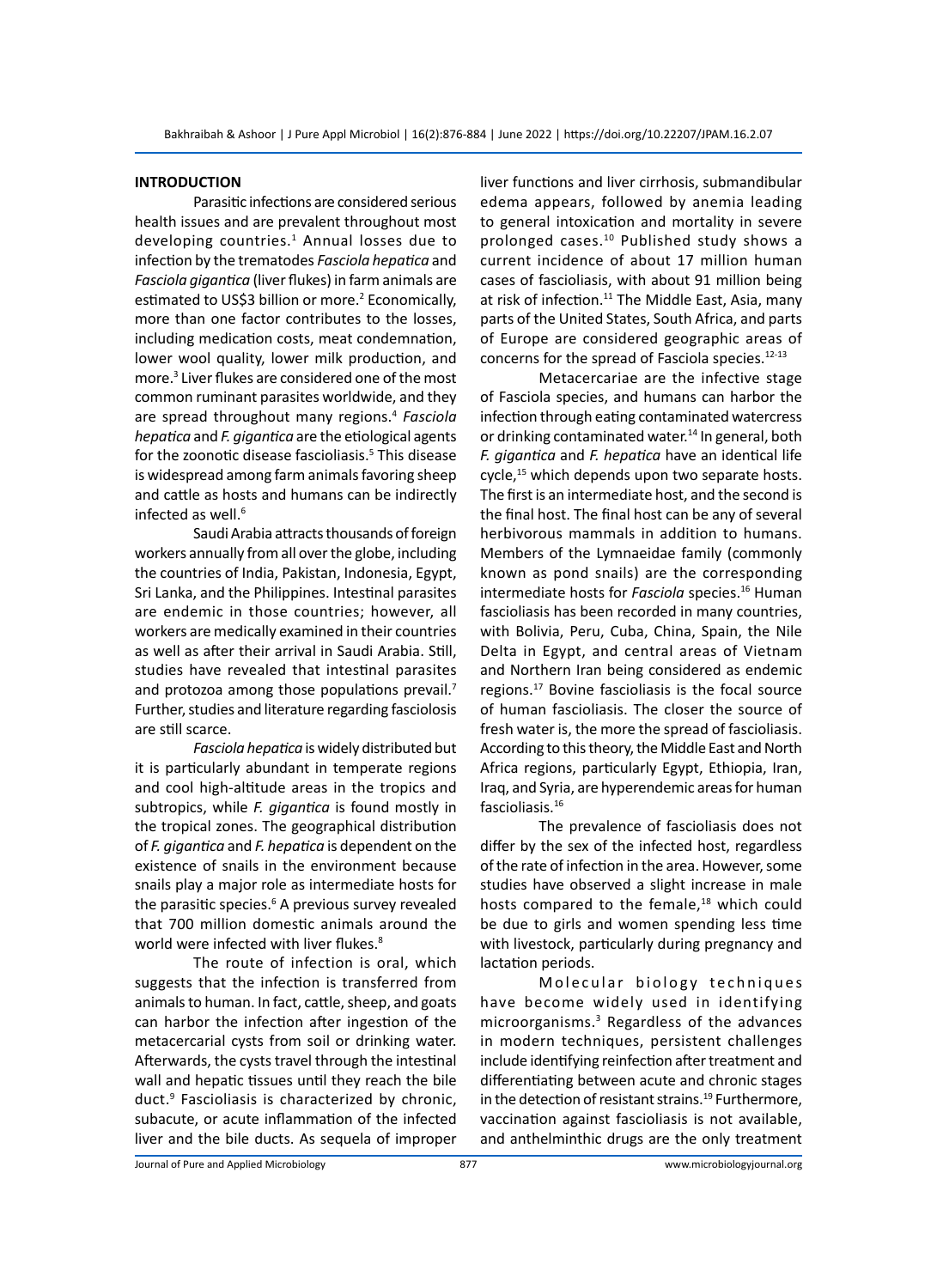options for fascioliasis.<sup>20</sup> The objective of this study was to evaluate infection of sheep with *Fasciola*  spp. in Saudi Arabia.

#### **MATERIALS AND METHODS**

The taxonomic position of *Fasciola* may be summarized as follows according to Sy et al.: $^{21}$ 

> Kingdom: Animalia Phylum: platyhelminths Class: Trematoda Subclass: Digenea Family: Fasciolidae Genus: *Fasciola*

### Species: *Fasciola gigantica Fasciola hepatica*

## **Animals**

A total of 720,290 sheep, including local (251,701) and imported (468,589) sheep, were slaughtered in a Jeddah slaughterhouse (Western region of Saudi Arabia) over the period of 2017- 2018, 2018-2019, and 2019-2020. The prevalence of fascioliasis in slaughtered sheep was determined by tri-weekly visits to the main slaughterhouse in Jeddah from July 2017 to July 2018 (36,440 local and 72,813 imported sheep), from August 2018 to August 2019 (143,535 local and 232,409 imported



**Fig. 1a.** Seasonal recordings of the infection rate in the local cattle for the year July 2017 - July 2018.





Journal of Pure and Applied Microbiology 878 www.microbiologyjournal.org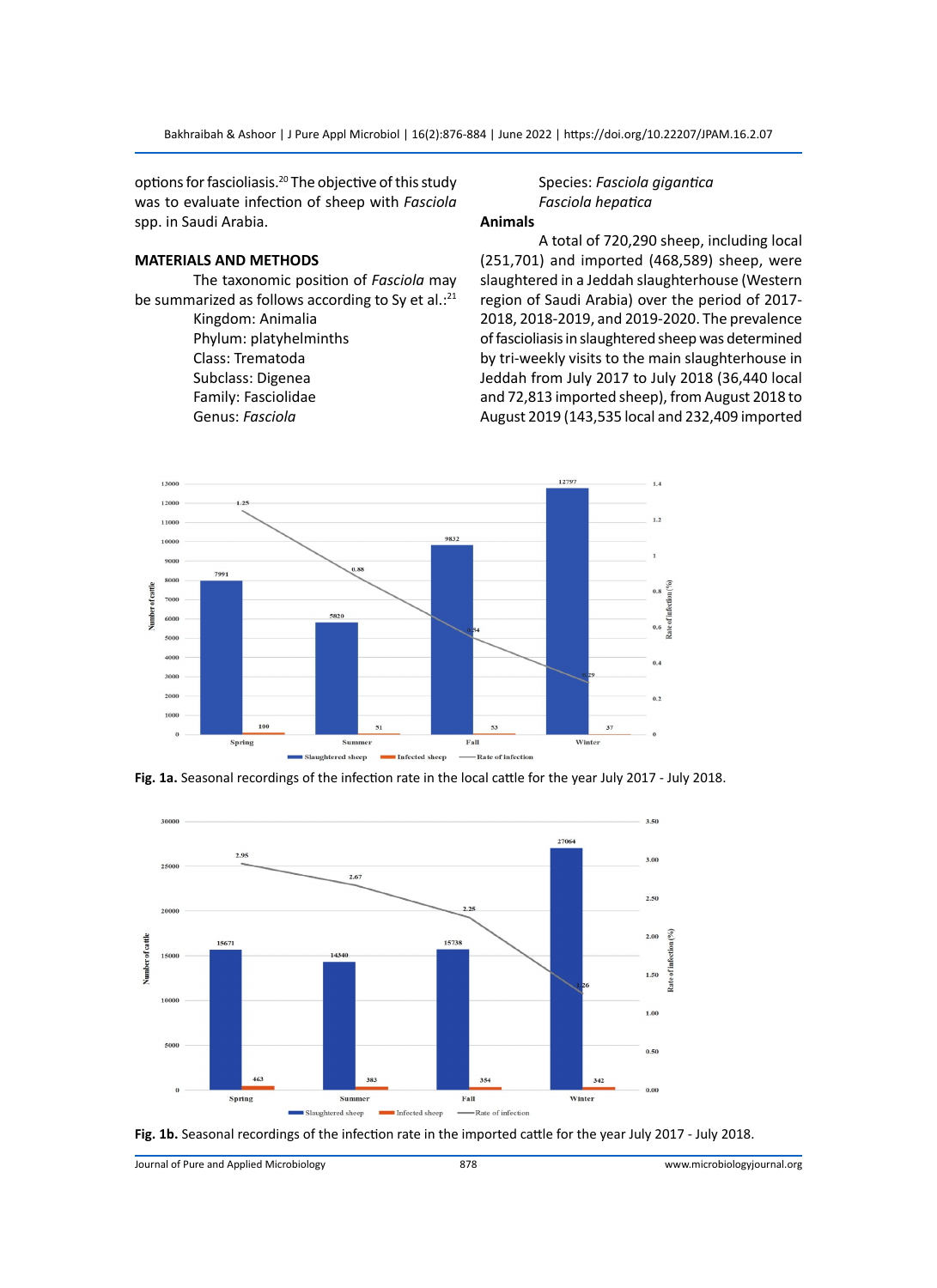sheep), and from September 2019 to December 2020 (71,726 local and 163,367 imported sheep), the last data collection was taken in more than a year due to disrupted by the COVID-19 pandemic. **Examination of Slaughtered Sheep** 

After a slaughtered sheep was skinned, the outer surface of the carcass was examined by visual observation for any abnormal lesion and then the abdominal cavity was opened to check the internal organs. For each sheep, the liver was inspected by making multiple deep incisions in the lobes and the gallbladder was opened using a knife. Observations were confirmed by the veterinarians throughout the meat inspection visits.

#### **Statistical Analysis**

All the data collected were analyzed to determine the prevalence of fascioliasis in imported and local slaughtered sheep for 3 years and its relationship to seasonal infections. The differences in infection rate between local and imported sheep in different years and seasons were determined using analysis of variance (Correlations). The statistical tests were performed using a software package (IBM® SPSS® Statistics, SA, version 22). A p value < 0.05 was considered as significant.

#### **RESULTS**

#### **Infection Rate**

In the first year (2017-2018), the infection rate was higher among imported slaughtered sheep (2.12%) than in local slaughtered sheep (0.66%), as shown in Table 1. The same trend was found in the following years. In 2018-2019, the imported slaughtered sheep had an infection rate of 0.62% and the local slaughtered sheep had a rate of 0.12%. Similarly, the imported sheep had

**Table 1.** A comparison between the Fasciolosis infection rates of local and imported sheep over the course of the 3 years of inspection

| Year      | Slaughtered | Infected local | Rate of       | Slaughtered    | Infected       | Rate of       |
|-----------|-------------|----------------|---------------|----------------|----------------|---------------|
|           | local sheep | sheep          | infection (%) | imported sheep | imported sheep | infection (%) |
| 2017-2018 | 36,440**    | $241**$        | 0.66          | 72.813**       | $1542**$       | 2.12          |
| 2018-2019 | 143.535**   | $179**$        | 0.12          | 232.409**      | 1448**         | 0.62          |
| 2019-2020 | 71.726**    | $192**$        | 0.27          | 163.367**      | $1951**$       | 1.19          |

\*\*. Correlation is significant at the 0.01 level (2-tailed).





Journal of Pure and Applied Microbiology 879 www.microbiologyjournal.org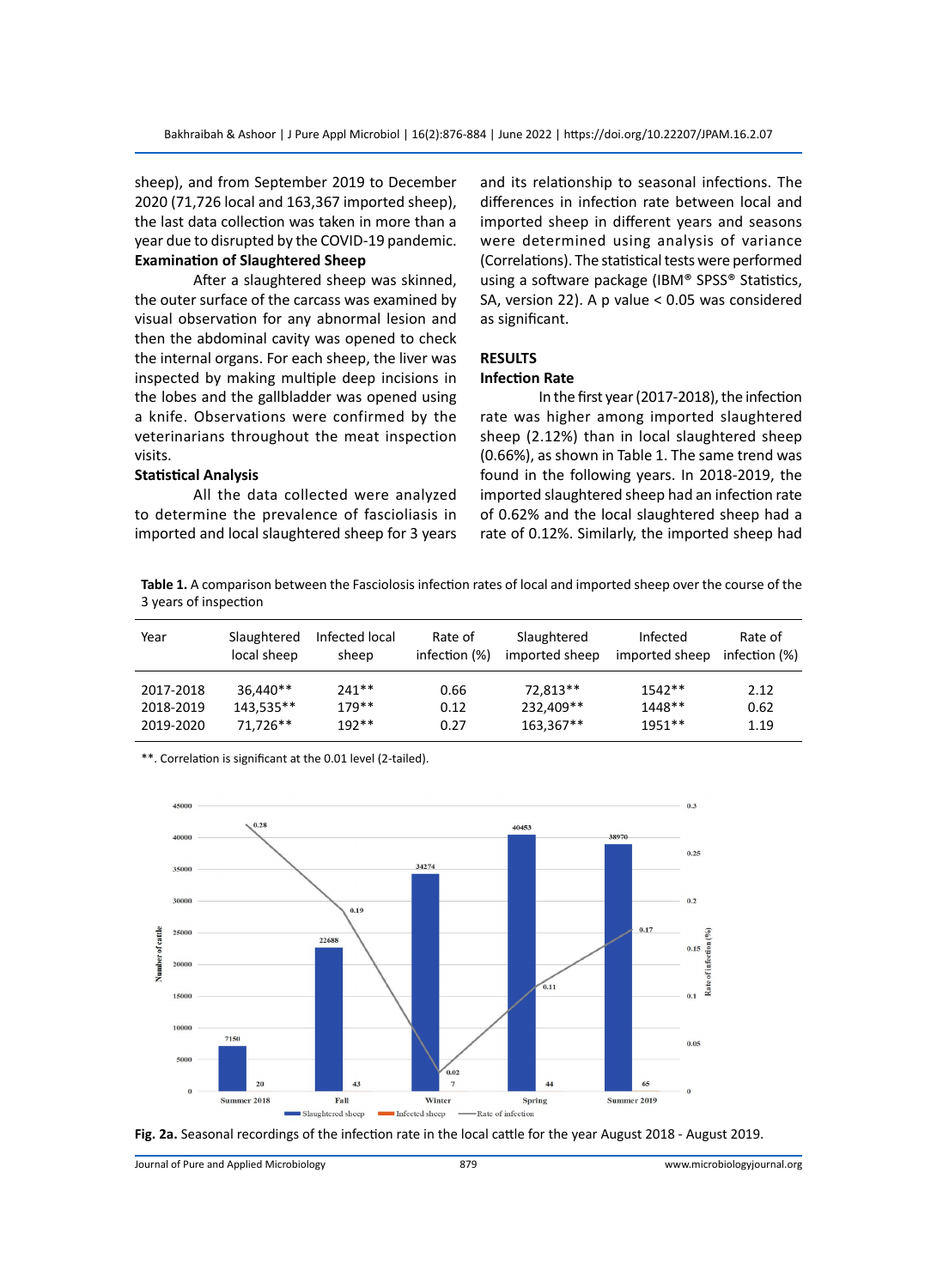a high rate of infection (1.19%) in the year 2019- 2020 compare to the local slaughtered sheep (0.27%). Table 1 shows a significant difference in the rate of infection between local and imported sheep ( $p < 0.01$ ).

#### **Relation Between Infection Rate and Season**

During the 3-year span of the study, a correlation was found between the season in which the local and imported sheep were slaughtered and the prevalence of fascioliasis, as shown in Fig. 1a, b for 2017-2018, Fig. 2a, b for 2018-2019, and Fig. 3a, b for 2019-2020.

#### **Relation Between Infection Rate and Season for July 2017 to July 2018**

For the year 2017-2018, the highest rate of infection in local sheep was observed in the spring (1.25%), and the lowest rate of infection was observed in the winter (0.29%). Similarly, the



**Fig. 2b.** Seasonal recordings of the infection rate in the imported cattle for the year August 2018 - August 2019.





Journal of Pure and Applied Microbiology 880 www.microbiologyjournal.org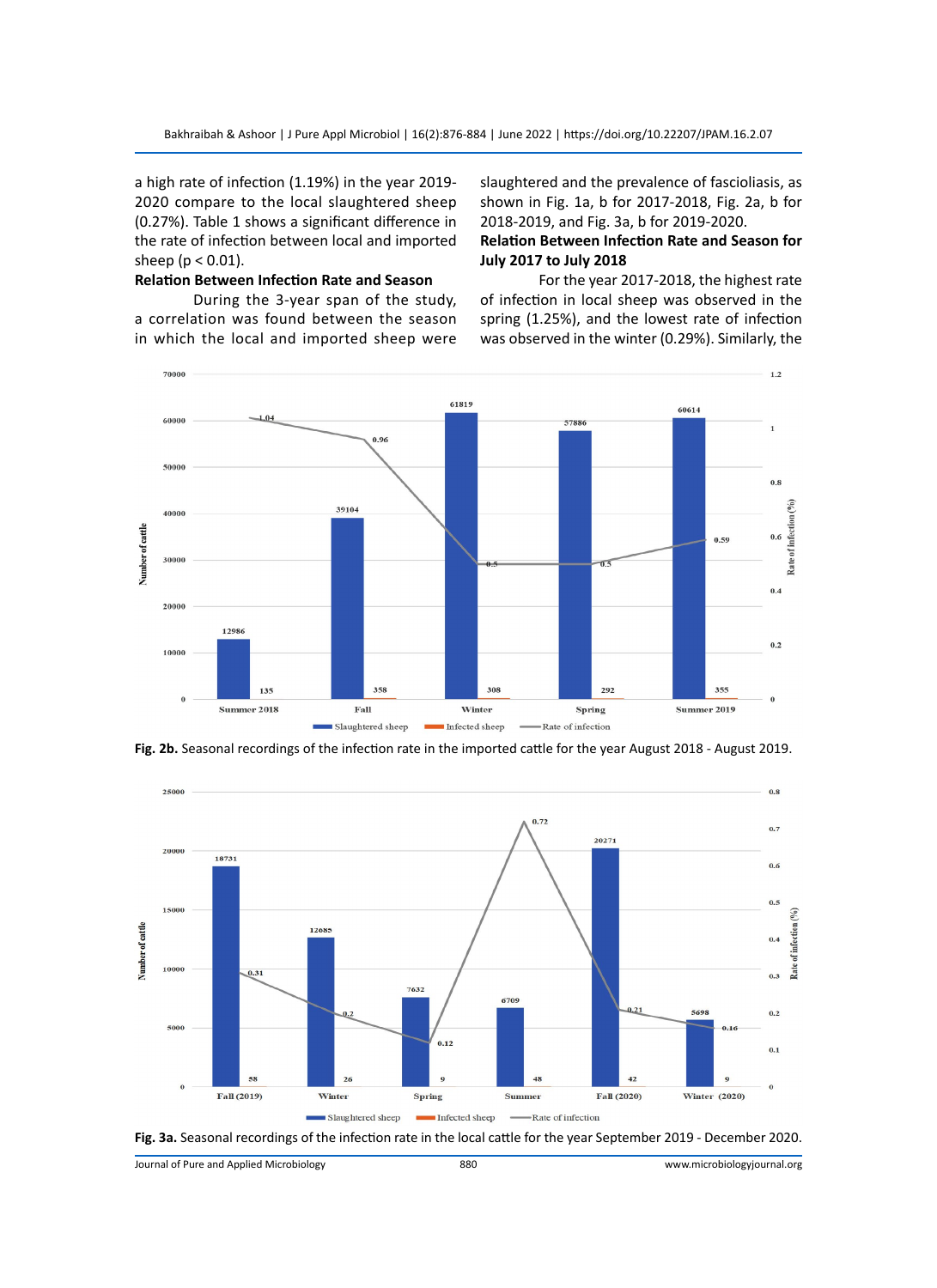imported sheep had the highest rate of infection in the spring (2.95%) and the lowest in the winter (1.26%). The imported sheep had a higher rate of infection than the local breed in all seasons, and the difference in the infection rates of local and imported sheep was with high significant values. In 2017, fall and summer had significant differences in infection rates between the groups.

#### **Relation Between Infection Rate and Season for August 2018 to August 2019**

For the local sheep in 2018-2019, the highest rate of infection was observed in the summer of 2018 (0.28%), and the lowest rate of infection was observed in the winter (0.02%). A similar trend was observed in the imported sheep, which had the highest rate of infection in the summer (1.04%) and the lowest in the winter and spring (0.50 and 0.50%, respectively). In comparisons between local and imported sheep, the imported animals always had the highest rate of infection in all seasons except summer. For both types of sheep, there was an obvious elevation in infection rates as the weather got warmer in the spring and summer. A comparison of all years showed a significant difference in the infection rates of local and imported sheep for the year 2018-2019.

#### **Relation Between Infection Rate and Season for September 2019 to December 2020**

For the local sheep in 2019-2020, the highest rate of infection was observed in the summer of 2020 (0.72%), and the lowest was observed in the spring of 2020 (0.12%). The imported sheep showed a similar trend, with the highest rate of infection occurring in the summer (1.94%) and the lowest in the winters of 2019 and 2020 (0.90% and 0.90%, respectively). However, in comparisons of all seasons between local and imported sheep, the highest rate of infection occurred in imported sheep in all seasons. For both types of sheep, there was an obvious elevation in infection rates as the weather got warmer in the spring and summer.

#### **DISCUSSION**

*Fasciola* is a ubiquitous parasite worldwide, with animal infection reaching up to 90% prevalence in some areas.<sup>22</sup> Magzoub and Kasim<sup>23</sup> were the first to publish the prevalence of animal fascioliasis in Saudi Arabia. They found that imported slaughtered cattle have higher infected in the Eastern, Northern, and Western regions. Further, imported sheep had similar results in previous studies in different cities include Riyadh





Journal of Pure and Applied Microbiology 881 www.microbiologyjournal.org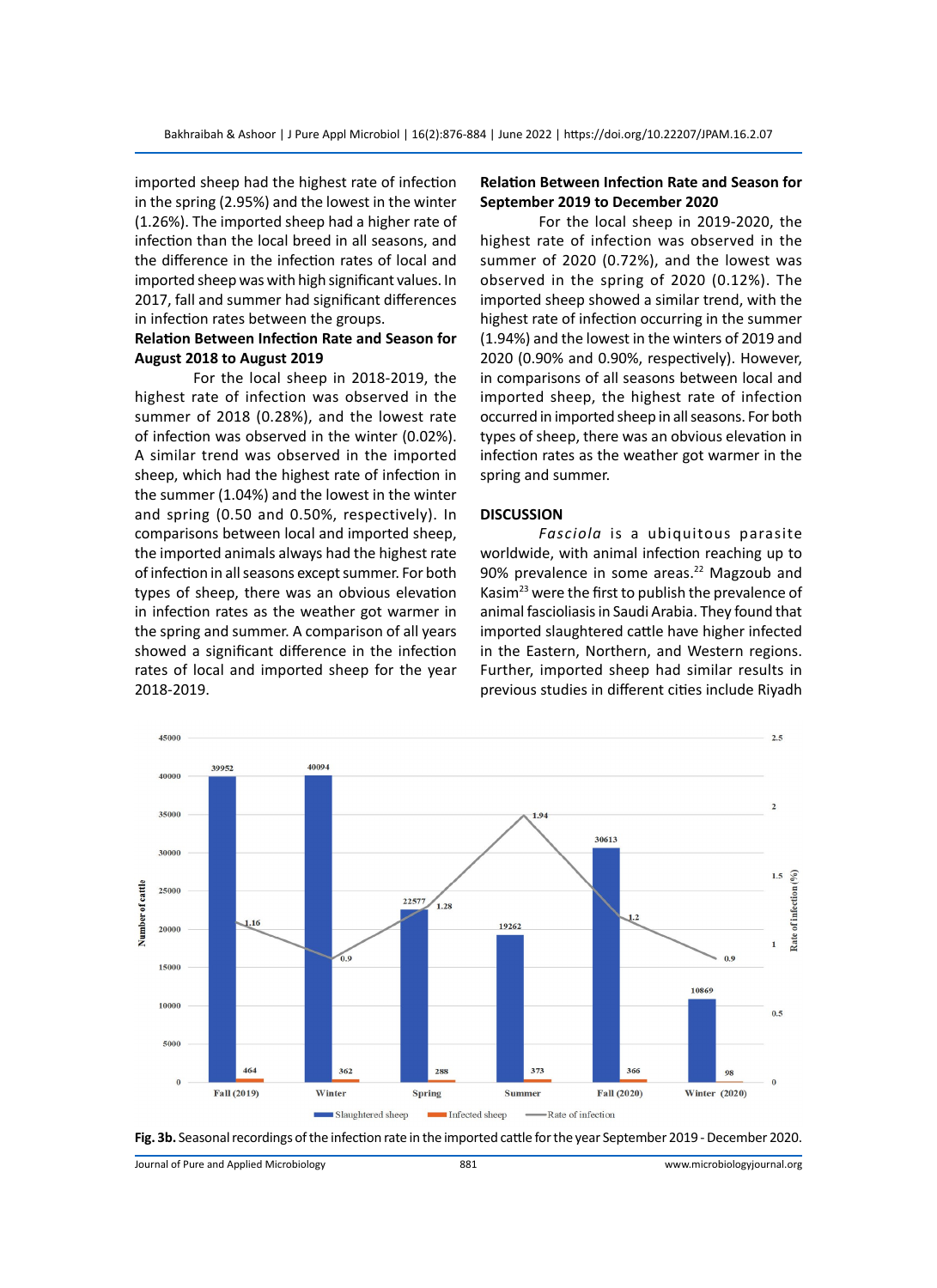and Taif, but the infection rate in local sheep was much lower than in imported sheep. $24-25$  These results are agreed with our results.

A correlation between infection rate and season has been observed in previous studies in various countries.<sup>26-28</sup>

A previous study evaluated the prevalence of fascioliasis in a Jeddah slaughterhouse.<sup>29</sup> The examined animals included 2470 imported sheep, 142 imported cattle, 5 imported camels, and 4050 local sheep. Infection with fascioliasis in imported animals was 30.14%, 4.22%, and 0% for sheep, cattle, and camels, respectively, and local sheep were free from fascioliasis. Degheidy et al.<sup>25</sup> conducted a study on the prevalence of fascioliasis as well as liver abscesses in infected animals at an Al-Taif slaughterhouse. Their results showed that of the 18,925 examined sheep, 3501 (18.5%) were condemned because of fascioliasis and liver abscesses. In Riyadh, a comparative study between imported and local slaughtered sheep revealed that the incidence in imported sheep was higher than that in the local sheep. $24$ 

Due to the religious position of Saudi Arabia among Muslims, especially at the time of a pilgrimage, the number of slaughtered animals increases dramatically (up to the millions). The ability on increasing in demand of livestock is highly affected by the prevalence of fascioliasis in the country, which highlights the strong need for control of imported livestock. In a study on slaughtered cattle and goats in Taiz, Yemen, by Hezam et al.,<sup>30</sup> prevalence of fascioliasis was 5.47% for cattle and 3.14% for goats. The study also showed that adult and male goats were more susceptible to the disease than younger and female ones. On the contrary, female cattle were more likely to be infected than male. Babiker et al.<sup>31</sup> conducted a retrospective study in Sudan, using records on fascioliasis collected between 1998 and 2007 from four slaughterhouses. Their study revealed the prevalence of fascioliasis to be 6.05% for cattle and 2.37% for sheep.

In Egypt, Hussein and Khalifa<sup>32</sup> collected 297 fecal samples to study the prevalence of fascioliasis in cattle, buffalo, and sheep and found a positivity rate of 30.3%. In addition, the study revealed higher incidences among buffalo compared with cattle, with the lowest infection rate occurring among sheep.

In 2011, a survey study on animal fascioliasis in the Hawaler region, Kurdistan, Iraq, showed infection rates of 4.11%, 3.63%, and 3.44% in sheep, goats, and cattle, respectively. The study also revealed great variations in infection rates between different seasons, with rates being higher in the summer.<sup>33</sup> Furthermore, Hussain and Zghair<sup>34</sup> conducted an epidemiological study on animal fascioliasis in Karbala, Iraq, and reported 3.61% and 5.77% infection rates for cattle and sheep, respectively. Rinaldi et al., $36$  studied the prevalence of fascioliasis in Europe, particularly in three countries (Ireland, Italy, and Switzerland), and found infection rates of 61.6%, 7.9%, and 4%, respectively. All these results are agreed with our results. While a study in Nigeria evaluated animal fascioliasis by examining 400 cattle and 350 goats and revealed 197 (44.8%) cattle and 126 (36%) goats were positive for infection.<sup>9</sup> In Bangladesh, 762 stool samples were collected from cattle and examined for fascioliasis, with 504 (66.14%) showing a positive result.<sup>35</sup> The rate of the infection in these results is greater than our results.

The current study has several limitations. Notably, samples were derived from limited geographical areas, samples were preserved in different media, and *Fasciola* eggs were not included in the study. We recommend that future studies consider *Fasciola* eggs and different larval stages to obtain accurate species identification.

#### **CONCLUSION**

The importance of fascioliasis and its effect on human health both in Saudi Arabia and worldwide motivated this investigation of the prevalence of infection in sheep slaughtered for human consumption. It is necessary to implement more practical methods and preventative techniques to control infection with *Fasciola* spp. and limit the contamination of animals in pastures to reduce economic losses. Despite the accumulated knowledge on fascioliasis in recent years and technological advances, critical limitations remain. More research is required, especially with regard to histological changes of the parasite, treatment options, and increased resistance of the parasite in both animals and humans.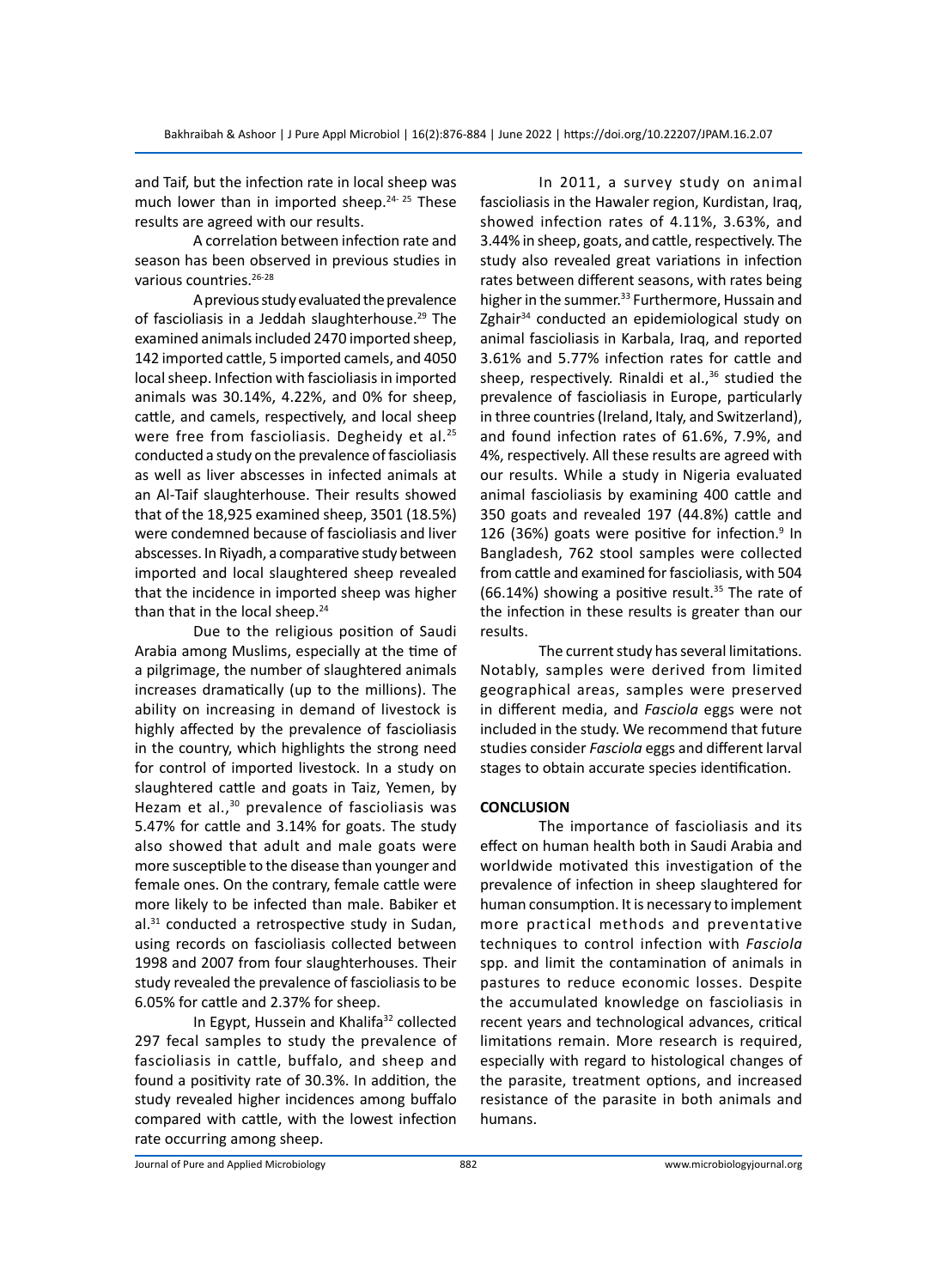#### **Acknowledgments**

None.

#### **Conflict of Interest**

The authors declare that there is no conflict of interest.

#### **Authors' Contribution**

All authors listed have made a substantial, direct and intellectual contribution to the work, and approved it for publication.

#### **Funding**

None.

#### **Data Availability**

None.

#### **Ethics Statement**

Not applicable.

#### **References**

- Zafar A, Khan MK, Sindhu D, et al. Seroprevalence of *Fasciola hepatica* in Small Ruminants of District Chakwal, Punjab, Pakistan. *Pak Vet J.* 2019;39(1):96- 101. doi: 10.29261/pakvetj/2018.024
- 2. Mehmood K, Zhang H, Sabir AJ, et al. A review on epidemiology, global prevalence and economical losses of fasciolosis in ruminants. *Microb Pathog.* 2017;109:253-262. doi: 10.1016/j. micpath.2017.06.006
- 3. Calvani NED, Ichikawa-Seki M, Bush RD, Khounsy S, Slapeta J. Which species is in the faeces at a time of global livestock movements: single nucleotide polymorphism genotyping assays for the differentiation of Fasciola spp. *Int J Parasitol.* 2020;50(2):91-101. doi: 10.1016/j.ijpara.2019.12.002
- 4. Howell AK, Malalana F, Beesley NJ, et al. *Fasciola hepatica* in UK horses. *Equine Vet J.* 2020;52(2):194- 199. doi: 10.1111/evj.13149
- 5. Tezer H, Yuksek SK, Parlakay AO, Gulhan B, Tavil B, Tunc B. Evaluation of cases with *Fasciola hepatica* infection: experience in 6 children. *Asian Pac J Trop Dis.* 2013;3(3):211-216. doi: 10.1016/S2222- 1808(13)60043-2
- 6. Ahmed E, Markvichitr K, Tumwasorn S, Koonawootrittriron S, Choothesa A, Jittapalapong S. Prevalence of *Fasciola* spp infections of sheep in the Middle awash River Basin, Ethiopia. *Southeast Asian J Trop Med Public Health.* 2007;38(1):51-57.
- 7. Hassen Amer O, Ashankyty IM, Haouas NA. Prevalence of intestinal parasite infections among patients in local public hospitals of Hail, Northwestern Saudi Arabia. *Asian Pac J Trop Med.* 2016;9(1):44-48. doi: 10.1016/j. apjtm.2015.12.009
- 8. Zhang JL, Si HF, Zhou XZ, Shang XF, Li B, Zhang JY. High prevalence of fasciolosis and evaluation of the efficacy

of anthelmintics against *Fasciola hepatica* in buffaloes in Guangxi, China. *Int J Parasitol Parasites Wildl.* 2019;8:82-87. doi: 10.1016/j.ijppaw.2018.12.010

- 9. Abraham J, Jude I. Fascioliasis in cattle and goat slaughtered at Calabar abattoirs. *J Biol Agric Healthc.* 2014;4(18):34-40.
- 10. Magaji A, Ibrahim K, Salihu M, Saulawa M, Mohammed A, Musawa A. Prevalence of fascioliasis in cattle slaughtered in Sokoto metropolitan abattoir, Sokoto, Nigeria, 2014. *J Adv Epidemiol.* 2014;2014:247258. doi: 10.1155/2014/247258
- 11. Gonzalez LC, Esteban JG, Bargues MD, et al. Hyperendemic human fascioliasis in Andean valleys: an altitudinal transect analysis in children of Cajamarca province, Peru. *Acta Trop.* 2011;120(1-2):119-129. doi: 10.1016/j.actatropica.2011.07.002
- 12. Ghanimatdan M, Chalechale A, Rezaei F, Rokni MB, Shahrokhi SR. Bioclimatic Analysis and Spatial Distribution of Livestock Fascioliasis in Iran. *Iran J Parasitol.* 2019;14(1):41-51. doi: 10.18502/ijpa. v14i1.716
- 13. Seid U, Melese M. Review on Prevalence, Distrbution and Economic Significance of Liver Fluke in Ethiopia. *ARC J Anim Vet Sci.* 2018;4(2):38-48. doi: 10.20431/2455-2518.0402006
- 14. Mas-Coma S, Bargues MD, Valero MA. Human fascioliasis infection sources, their diversity, incidence factors, analytical methods and prevention measures [published correction appears in Parasitology. 2020 Apr;147(5):601]. *Parasitology.* 2018;145(13):1665- 1699. doi: 10.1017/S0031182018000914
- 15. Chen JX, Chen MX, Ai L, et al. An Outbreak of Human Fascioliasis gigantica in Southwest China. *PLoS One.* 2013;8(8):e71520. doi: 10.1371/journal. pone.0071520
- 16. Mas-Coma S, Bargues MD, Valero MA. Fascioliasis and other plant-borne trematode zoonoses. *Int J Parasitol.* 2005;35(11-12):1255-1278. doi: 10.1016/j. ijpara.2005.07.010
- 17. Mas-Coma S, Valero MA, Bargues MD. Fascioliasis. *Adv Exp Med Biol.* 2014;766:77-114. doi: 10.1007/978-1- 4939-0915-5\_4
- 18. Tikuye S. Study on Prevalence of Ruminant Fasciolosis and its Associated Risk Factors in Kombolcha, North East Ethiopia. *J Vet Sci Technol.* 2017;8(4):1000461. doi: 10.4172/2157-7579.1000461
- 19. Nyindo M, Lukambagire AH. Fascioliasis: An Ongoing Zoonotic Trematode Infection. *Biomed Res Int.* 2015;2015:786195. doi: 10.1155/2015/786195
- 20. Keiser J, Morson G. *Fasciola hepatica*: tegumental alterations in adult flukes following in vitro and in vivo administration of artesunate and artemether. *Exp Parasitol.* 2008;118(2):228-237. doi: 10.1016/j. exppara.2007.08.007
- 21. Sy I, Margardt L, Ngbede EO, et al. Identification of adult *Fasciola* spp. using matrix-assisted laser/ desorption ionization time-of-flight (MALDI-TOF) mass spectrometry. *Microorganisms.* 2021;9(1):82. doi: 10.3390/microorganisms9010082
- 22. Farag F. Human fascioliasis in some countries of the Eastern Mediterranean Region. *East Mediterr Health J.* 1998;4(1):156-160. doi: 10.26719/1998.4.1.156